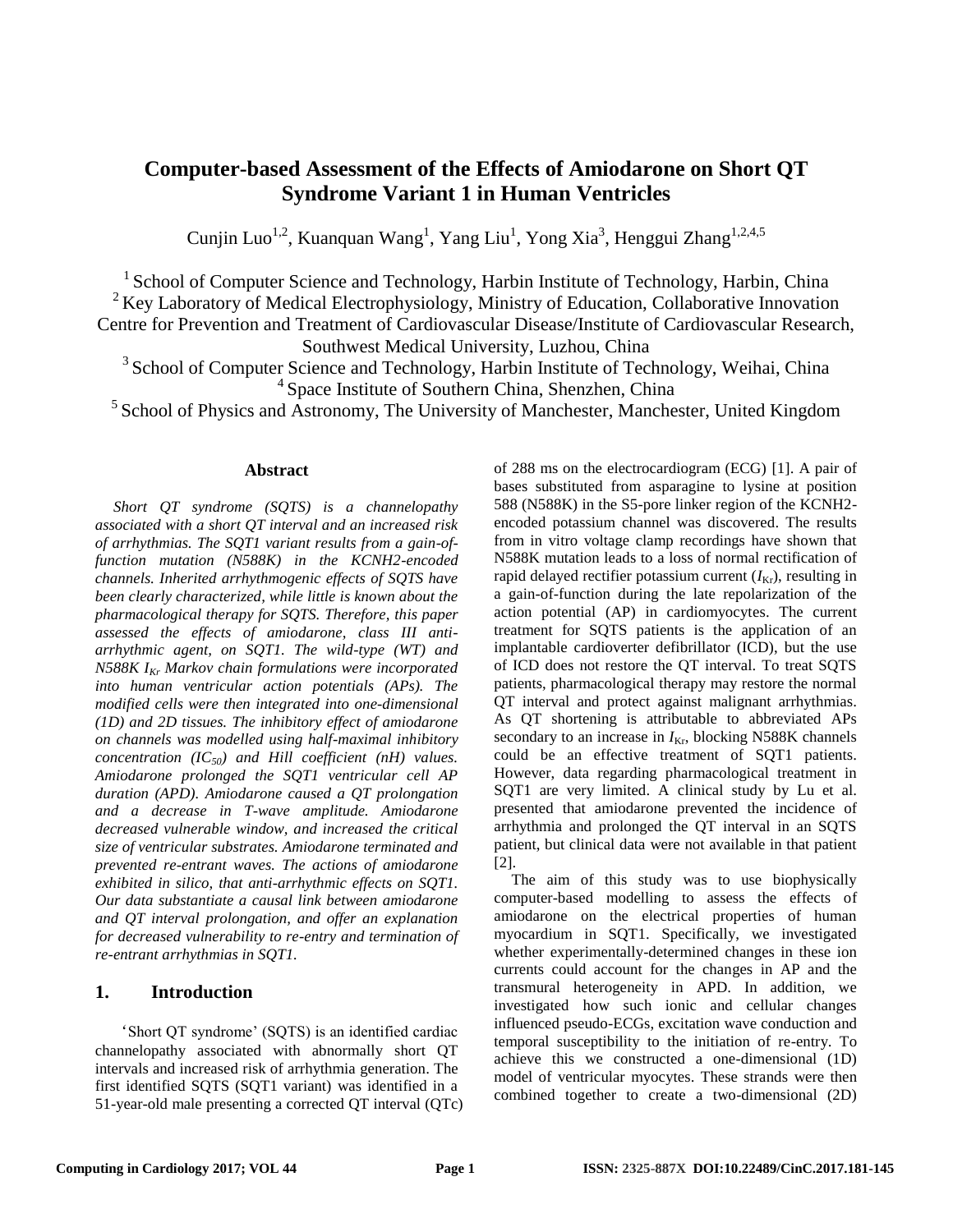transmural sheet model to investigate the susceptibility to the maintenance of re-entry, and further understand whether or not amiodarone terminates re-entrant waves.

#### **2. Methods**

The human ventricular cell model developed by ten Tusscher et al. [\[3\]](#page-3-2) was chosen for this study. The parameters of  $I_{Kr}$  equations in the original model were replaced with a Markov chain (MC) model of the wildtype (WT) and N588K  $I_{Kr}$  [\[4,](#page-3-3)[5\]](#page-3-4).

The reduction of the maximum channel conductance was determined by the half-maximal inhibitory concentration  $(IC_{50})$  and Hill coefficient  $(nH)$  values reported previously (shown in Table 1). In this study, two concentrations of amiodarone in the effective therapeutic range (between 1 μM and 3 μM) were chosen. The resulting maximum channel conductivities relative to their original values in the presence of amiodarone are provided in Table 2.

Table 1. Inhibition of cardiac ion currents in the presence of amiodarone

|                   |           | WT          |        | <b>N588K</b> |             |        |
|-------------------|-----------|-------------|--------|--------------|-------------|--------|
|                   | $IC_{50}$ | $n_{\rm H}$ | Source | $IC_{50}$    | $n_{\rm H}$ | Source |
| $I_{\text{Kr}}$   | 0.0752    | 1.00        | [6]    | 0.318        | 1.0         | [6]    |
| $I_{\rm Na}$      | 4.84      | 0.76        | $[7]$  | 4.84         | 0.76        | $[7]$  |
| $I_{\rm NaK}$     | 15.60     | 1.00        | [8]    | 15.60        | 1.00        | [8]    |
| $I_{\rm{Cal}}$    | 5.80      | 1.00        | $[9]$  | 5.80         | 1.00        | $[9]$  |
| $I_{\text{NaCa}}$ | 3.30      | 1.00        | [10]   | 3.30         | 1.00        | $[10]$ |
| $I_{\rm Ks}$      | 3.84      | 0.63        | $[11]$ | 3.84         | 0.63        | $[11]$ |

Table 2. Effects of amiodarone on  $I_{\text{Kr}}$ ,  $I_{\text{Na}}$ ,  $I_{\text{NaK}}$ ,  $I_{\text{CaL}}$ ,  $I_{\text{NaCa}}$ , and  $I_{\text{Ks}}$  in the myocytes, expressed as a percentage of original value

|           | WT           |              |               |                |                   |          |  |  |  |
|-----------|--------------|--------------|---------------|----------------|-------------------|----------|--|--|--|
|           | $G_{\rm Kr}$ | $G_{\rm Na}$ | $P_{\rm NaK}$ | $G_{\rm{Cal}}$ | $P_{\text{NaCa}}$ | $G_{Ks}$ |  |  |  |
| $1 \mu M$ | 7.00         | 76.33        | 93.98         | 85.29          | 76.74             | 69.42    |  |  |  |
| $3\mu$ M  | 2.44         | 58.78        | 83.87         | 65.91          | 52.38             | 53.73    |  |  |  |
|           | <b>N588K</b> |              |               |                |                   |          |  |  |  |
| $1 \mu M$ | 24.13        | 76.33        | 93.98         | 85.29          | 76.74             | 69.42    |  |  |  |
| $3\mu$ M  | 9.59         | 58.78        | 83.87         | 65.91          | 52.38             | 53.73    |  |  |  |

Conduction of action potentials can be described by:

$$
C_m \frac{\partial V_m}{\partial t} = -(I_{ion} + I_{stim}) + \nabla \cdot (D \nabla V_m)
$$
 (1)

where  $\nabla$  is the spatial gradient, and *D* is the diffusion coefficient. *D* was set to a value of 0.008 mm<sup>2</sup>/ms.

 The strand employed a spatial resolution of 0.15 mm and had 25 nodes for ENDO, 35 nodes for MIDDLE, and 40 nodes for EPI cells. To initiate a wave, a suprathreshold stimulus (amplitude: -52 pA/pF; duration: 1 ms) was applied to elicite an electrical wave. The pseudo-ECG was computed by the method of Gima and Rudy [\[12\]](#page-3-11). We placed the electrode at a position 2.0 cm away from the EPI end of the strand.

 A 2D tissue was modelled by expanding the 1D transmural strand (15 mm) into a sheet with a width of 150 mm. Re-entry in a 2D tissue was initiated by an S1- S2 protocol. The S1 (amplitude: -52 pA/pF, duration: 1 ms) was applied to the ENDO layer to evoke a planar excitation wave. During the vulnerable window, an S2 with the same amplitude and duration as the S1 was applied to the MIDDLE-EPI junction. In order to evaluate the critical size of the re-entrant pathway, we estimated the minimum length of S2. The minimum length gives an inverse index of the susceptibility to re-entrant waves.

#### **3. Results**

Figure 1 exhibits the time course of AP, corresponding  $APD<sub>90</sub>$ , and  $I<sub>Kr</sub>$  profile/peak density in the presence of low and high doses of amiodarone. These results indicate: (i) the WT  $I_{Kr}$  increased during the time course of the initial AP phases, reaching the maximal amplitude before a rapid decrease during the late repolarization; (ii) the N588K  $I_{Kr}$  increased more rapidly following the AP upstroke, and reached a higher peak amplitude, leading to the APD abbreviation; (iii) both low and high doses of amiodarone prolonged the APD, and the effect of lowdose amiodarone on SQT1 AP was much closer to that in WT condition; (iv) both low and high doses of amiodarone markedly decreased the AP amplitude but did not affect the resting potential (RP).

We simulated the effect of amiodarone on the pseudo-ECG. The results are presented in Figure 2. EPI  $I_{Kr}$  was set to 1.6-fold greater than that in the MIDDLE and ENDO cells [\[13\]](#page-3-12). The pseudo-ECG show an increment in the QT interval caused by the application of low and high doses of amiodarone from 394 (control) in the WT condition to 446 and 460 ms, respectively. For the same condition, the QT interval was prolonged from 286 ms in the N588K condition to 398 and 436 ms, respectively. The QT interval in the low dose of amiodarone under N588K condition is 398 ms, which is within the normal range of QT between 363 and 421 ms. T-wave amplitude in the low dose amiodarone under N588K condition was decreased close to that in the WT control condition.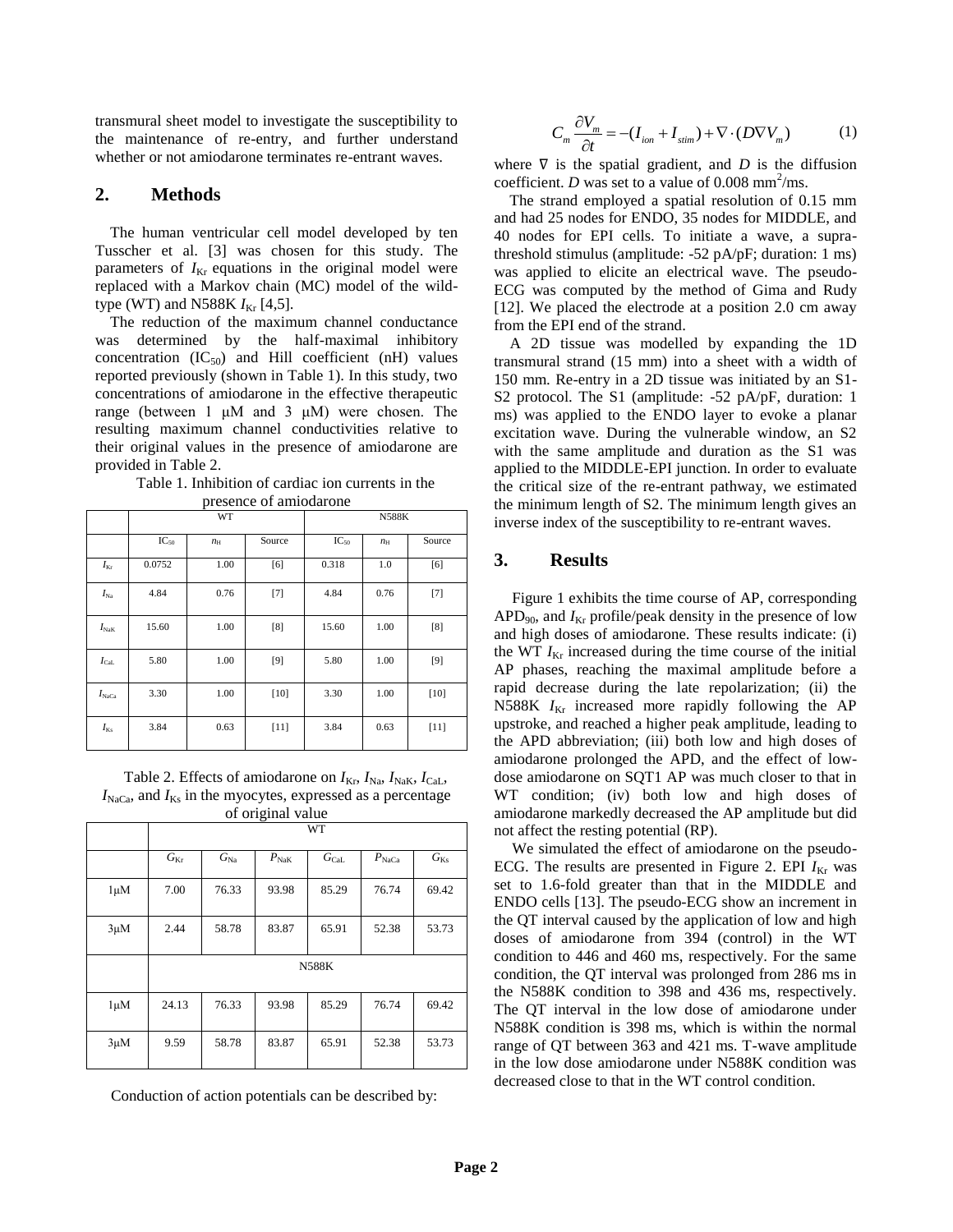

Figure 1. Effects of low and high doses of amiodarone on human ventricular ENDO AP (Ai and Ci) and APD90 (Aii and Cii), and  $I_{Kr}$  current profile (Bi and Di)/peak density (Bii and Dii) in WT and N588K conditions.



Figure 2. Plots of AP propagation, pseudo-ECG, and QT intervals. (Ai and Ci) Colour mapping of membrane potential. (Bi and Di) Colour mapping of membrane potential with the amiodarone. (Aii and Cii) Pseudo-ECGs. (Bii and Dii) QT intervals.

Amiodarone prolonged ERP and caused a rightward shift in the ERP restitution curves with increased maximal slopes in Figure 3. The premature stimulus was applied sufficiently early, within, and after the vulnerable window, bidirectional conduction block, unidirectional block, and bidirectional conduction were produced, respectively. The vulnerable window decreased from 1.5 ms in the WT condition to 1.3 and 0.8 ms in the use of low and high doses of amiodarone, respectively, and it decreased from 3.1 ms in the N588K condition to 1.5 and 1.3 ms, respectively.

We further proceeded to assess the effects of amiodarone on re-entry. The S1 was applied to evoke a wave. After a time delay, the premature stimulus (S2)

during the vulnerable window produced unidirectional conduction block, as showed in Figure 4. Amiodarone terminated and prevented re-entry. A recording of the evolution of the AP of a cell was shown. The dominant frequency was from 4.8 Hz for WT to 4.6 and 4.3 Hz low-, and high-dose of amiodarone conditions, and was from 5.3 Hz for N588K to 4.8 and 4.5 Hz, respectively. Using the 2D tissue model we then quantified the minimum length of S2 that provides sufficient substrates to accommodate a re-entrant circuit. The spatial length of S2 was increased from 71 mm in WT to 75 and 79 mm in low- and high- dose amiodarone, respectively, and from 41 mm in N588K to 71 and 75 mm, respectively.



Figure 3. ERP restitution curves and vulnerable window. (Ai and Bi) ERP restitution curves. (Aii and Bii) Slopes of ERP restitution curves. (Ci, Cii, and Ciii) Plots of propagating wave. (Ci) Bidirectional conduction block. (Cii) Unidirectional conduction block. (Ciii) Bidirectional conduction. (Di and Dii) The vulnerable window width.

### **4. Conclusion**

 Our simulations indicate that amiodarone (i) caused prolongation of the APD; (ii) extended the QT interval on the computed pseudo-ECG; (iii) decreased the tissue' temporal vulnerability to genesis of unidirectional conduction block in response to a premature stimulus; (iv) terminated re-entrant excitation waves and increased the critical mass of ventricular substrate required to maintain re-entrant waves. These findings substantiate a causal link between the actions of amiodarone on the ion channel conductance and QT interval prolongation, and offer a potential explanation for decreased vulnerability of ventricular tissue to re-entry and termination of re-entrant arrhythmias in SQT1.